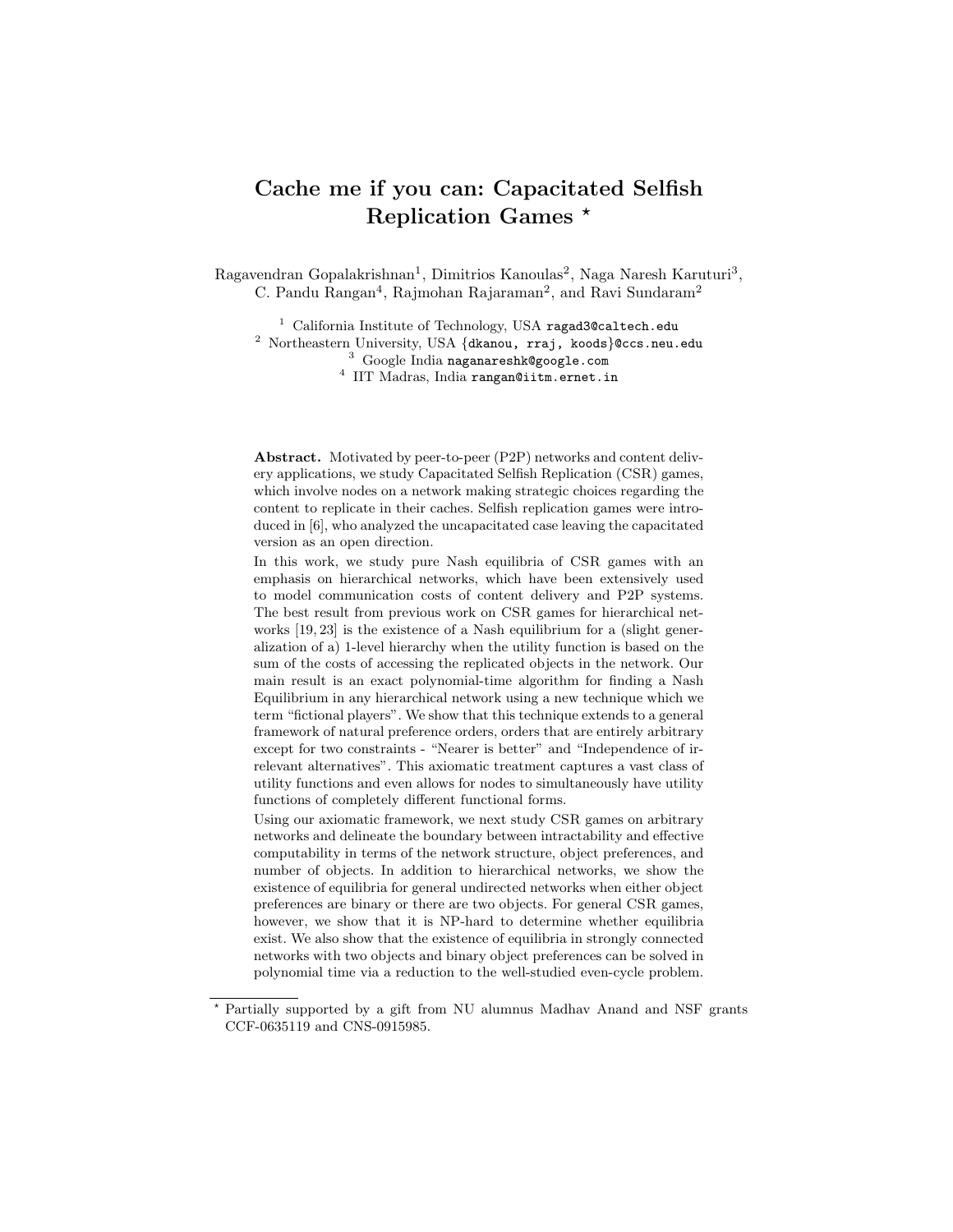# 1 Introduction

Consider a P2P movie sharing service where you need to decide which movies to store locally, given your limited disk space, and which to obtain from your friends. Note that your decisions affect those of your friends, who in turn take actions that affect you. A natural question arises: what is the prognosis for you and your network of friends in terms of the stability of your movie collections and the satisfaction you will derive from them? Similarly, in the brave new wireless world of 4G you will not only be a consumer of different apps, you (your personal communications and computing device) will also be a provider of apps to others around you. And the question arises: could this lead to a situation of endless churn (in terms of what apps to store) or could there be an equilibrium?

In this paper, we study Capacitated Selfish Replication (CSR) Games, which provide an abstraction of the above scenarios. These are games in which the strategic agents, or players, are nodes in a network. The nodes have object preferences as well as bounded storage space – caches – in which they can store copies of the content. Each node cooperates with other nodes by serving their requests to access objects stored in its cache. However, the set of objects that a node chooses to store in its cache is entirely based on its own utility function and where objects of interest have been stored in the network.

Such a game-theoretic framework was first introduced in [6], which analyzed pure Nash equilibria in a setting with storage costs but no cache capacities, and left the capacitated version as an open research direction. Recent work on CSR games has focused on hierarchical networks, which are extensively used to model the communication costs of content delivery and P2P systems. (For instance, see [14] that uses the ultrametric model for content delivery networks and the work of  $[20, 15, 16, 26]$  on cooperative caching in hierarchical networks.) The best result from previous work on CSR games for hierarchical networks [19, 23] is the existence of a Nash equilibrium for (a slight generalization of) a one-level hierarchical network using the sum utility function, i.e., when the utility of each node is based on a weighted sum of the cost of accessing the objects.

#### 1.1 Our results

This paper studies the existence and computability of Nash equilibria for several variants of CSR games, with a particular focus on hierarchical networks. As with earlier studies [6, 19, 23, 1], we focus on the case where all pieces of content have the same size; note that otherwise even computing the best response of a player (node) is a generalization of the well-known knapsack problem and is NP-hard.

– Our main result is a polynomial-time algorithm for finding a Nash equilibrium for CSR games in any hierarchical network, thus resolving the question left open by [18, 23]. Our algorithm, presented in Section 3, is based on a new technique that we call the method of "fictional players" where we introduce and eliminate fictional players iteratively in a controlled fashion, maintaining a Nash equilibrium at each step, until the end when we have the desired equilibrium for the entire network (without any fictional players).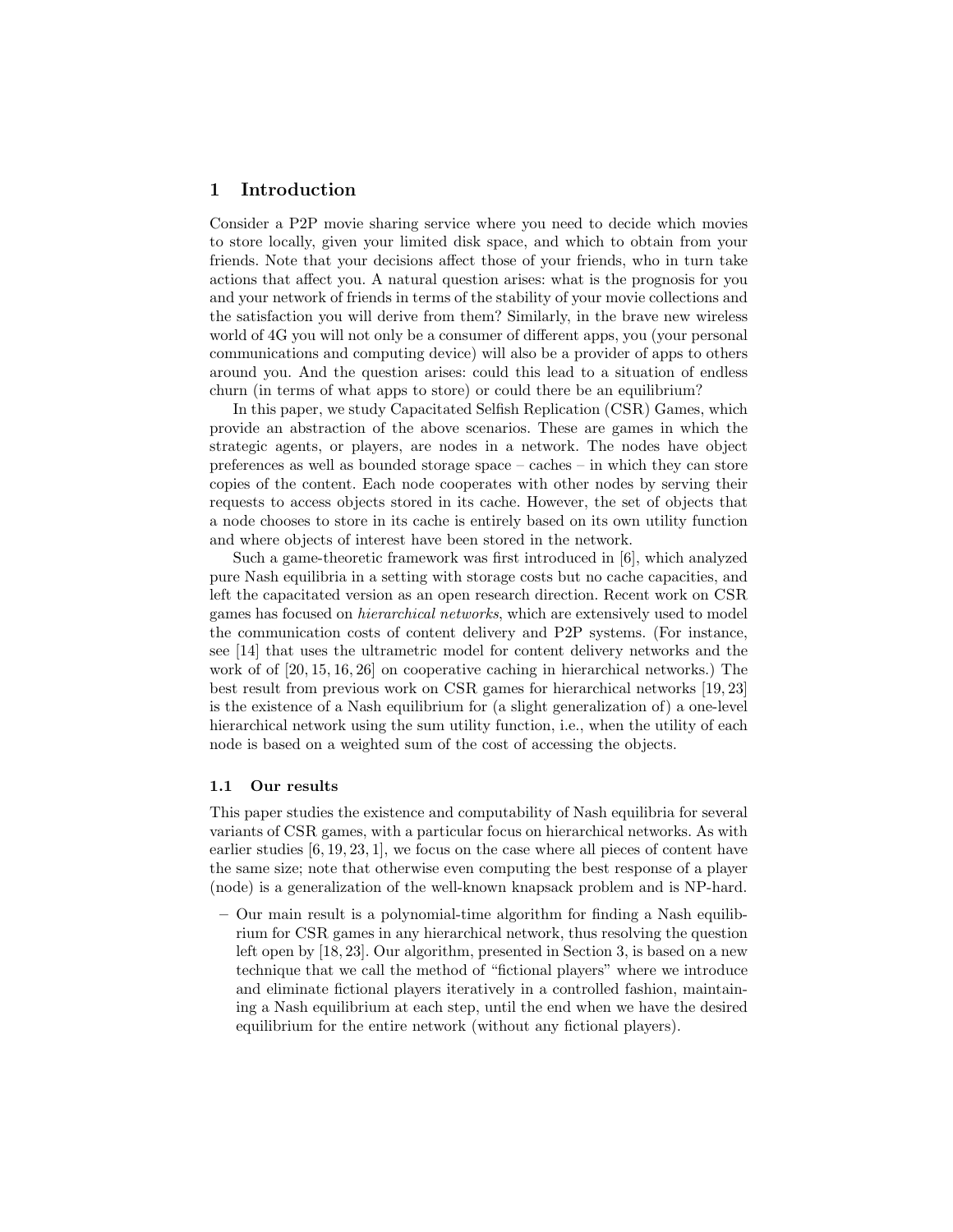The above result is presented specifically in the context of the sum utility function to elucidate the technique of fictional players. We then abstract the central requirements for our proof technique and develop a general axiomatic framework to extend our results to a large class of utility functions.

- We present, in Section 4, a general framework for CSR games involving utility preference relations and node preference orders. Rather than specifying a numerical utility assigned by each node to each placement of objects, we only require that the preference order each node has on object placements satisfy two natural constraints of Monotonicity (or "Nearer is better") and Consistency (or "Independence of irrelevant alternatives"). This axiomatic treatment captures a vast class of utility functions and even allows for nodes to simultaneously have utilities of completely different functional forms.
- We extend our result for hierarchical networks to the broader class of utilities allowed by the axiomatic framework, and then study general CSR games obtained by considering different network structures (directed or undirected) and different forms of object preferences (binary or general). We delineate the boundary between intractability and effective computability of equilibria in terms of the network structure, object preferences, and the total number of objects. These results, presented in Sections 5 and 6, are summarized in Table 1. Notable results include: (1) the existence of equilibria for undirected networks with two objects using the technique of fictional players, (2) the existence of equilibria for undirected networks when object preferences are binary, and (3) the equivalence of finding equilibria in CSR games with two objects and binary object preferences to the even-cycle problem [24].

| Object preferences and count Undirected networks |                              | $\vert$ Directed networks $\vert\vert$ |
|--------------------------------------------------|------------------------------|----------------------------------------|
| Binary, two objects                              | Yes, in $P(5)$               | $\vert$ No, in P $\vert$ (6)           |
| Binary, three or more objects                    | $\text{Yes, in PLS } (5)$    | $\vert$ No, NP-complete $(6)\vert$     |
| General, two objects                             | $\text{Yes, in } P(5)$       | $\vert$ No, NP-complete $(6)\vert$     |
| General, three or more objects                   | $No, NP-complete (6)$        | $\vert$ No, NP-complete $(6)\vert$     |
|                                                  | Hierarchical: Yes, in $P(3)$ |                                        |

Table 1. Existence and computability of equilibria in CSR games. Each cell (other than in the first row or the first column) first indicates whether equilibria always exist in the particular sub-class of CSR games. If equilibria always exist, then the cell next indicates the complexity of determining an equilibrium; otherwise, it indicates the complexity of determining whether equilibria exist for a given instance. The relevant subsection is given in parentheses.

### 1.2 Related work

In the last decade there has been a tremendous flowering of research at the intersection of game theory and computer science [21]. In a seminal paper [22] Papadimitriou laid the groundwork for algorithmic game theory by introducing syntactically defined subclasses of FNP with complete problems, PPAD being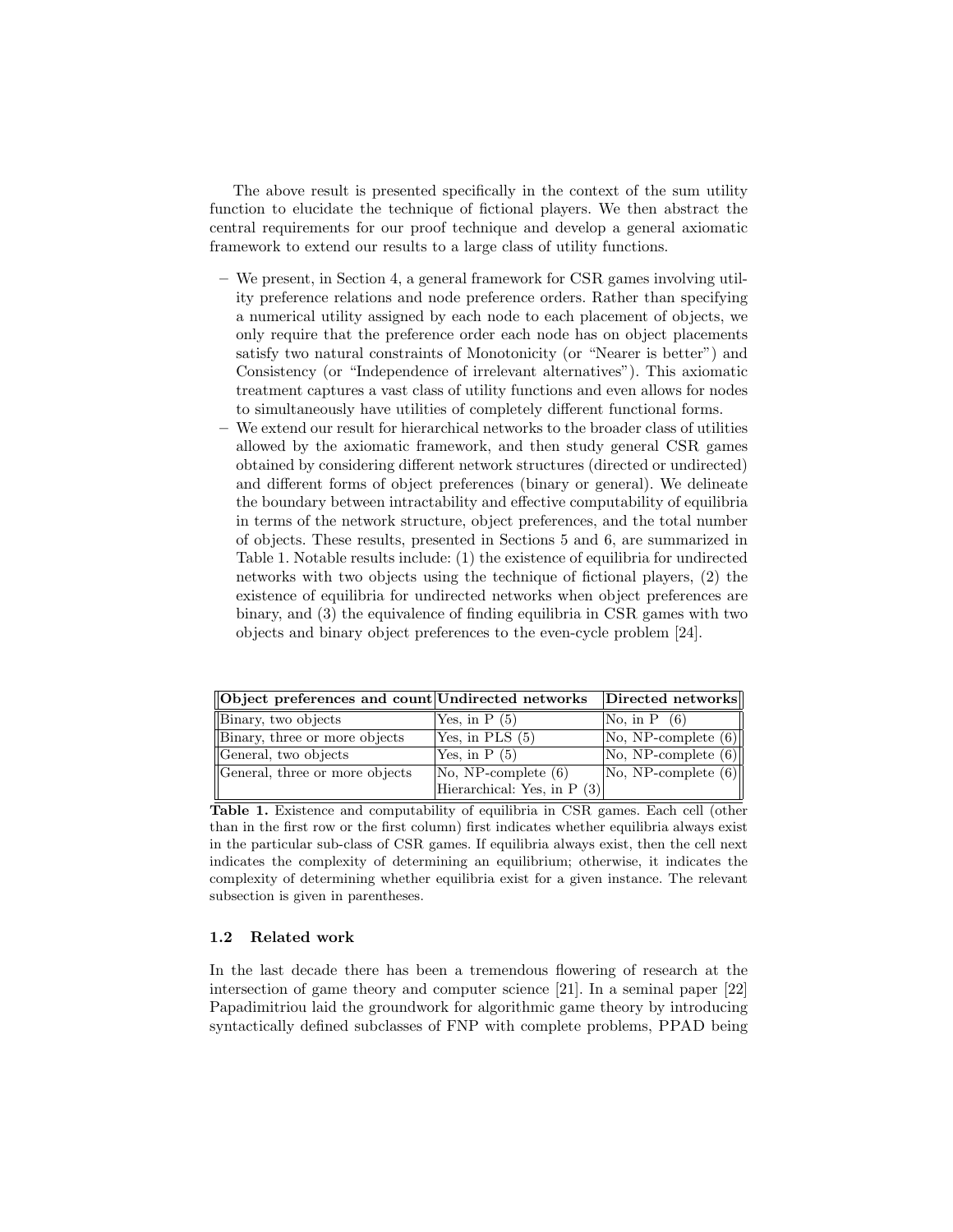a notable such subclass. Subsequent work has identified a number of important problems in algorithmic game theory that are complete for PPAD [7, 5] or related complexity classes such as PLS [13].

Selfish caching games were introduced in [6] who considered the uncapacitated case where nodes could store more pieces of content by paying for the additional storage. We believe that limits on cache-capacity model an important real-world restriction and hence our focus on the capacitated version which was left as an open direction by [6]. Special cases of the integral version of CSR games have been studied. In [19], Nash equilibria were shown to exist for when nodes are equidistant from one another and a special server holds all objects. [23] slightly extends [19] to the case where special servers for different objects are at different distances. Our results generalize and completely subsume all these prior cases of CSR games. The Market sharing games defined by [11] also consider caches with capacity, but are of a very special kind; unlike CSR games, market sharing games are a special case of congestion games. In this work we focus primarily on equilibria and our general axiomatic framework has the flavor of similar frameworks from the theory of social choice  $[2, 21]$ ; in this sense, we deviate from prior work [9, 8] that is focused on the price of anarchy [17].

There has been considerable research on capacitated caching, viewed as an optimization problem. Various centralized and distributed algorithms have been presented for different networks in [1, 3, 20, 15, 27].

## 2 A basic model for CSR games

We consider a network consisting of a set V of nodes labeled 1 through  $n = |V|$ sharing a collection O of unit-size objects. For any i and j in V, let  $d_{ij}$  denote the cost incurred at  $i$  for accessing an object at  $j$ ; we refer to  $d$  as the access cost function. We say that j is node i's nearest node in a set S of nodes if j is in S and  $d_{ij} \leq d_{ik}$  for all k in S. We say that the given network is undirected if d is symmetric; that is, if  $d_{ij} = d_{ji}$  for all i, j in V. We call an undirected network hierarchical if the access cost function forms an ultrametric; that is, if  $d_{ik} \leq \max\{d_{ij}, d_{jk}\}\$ for all  $i, j, k \in V$ .

Each node  $i$  has a cache to store a certain number of objects. The placement at a node  $i$  is simply the set of objects stored at  $i$ . The strategy set of a given node is the set of all feasible placements at the node. A *global placement* is any tuple  $(P_i : i \in V)$ , where  $P_i \subseteq O$  represents a feasible placement at node i. For convenience, we use  $P_{-i}$  to denote the collection  $(P_i : j \in V \setminus \{i\})$ , thus often using  $P = (P_i, P_{-i})$  to refer to a global placement. We also assume that V includes a (server) node that has the capacity to store all objects. This ensures that at least one copy of every object is present in the system; this assumption can be made without loss of generality since we can set the access cost of every node to this server to be arbitrarily large.

CSR Games. In our game-theoretic model, each node attaches a utility to each global placement. We assume that each node i has a weight  $r_i(\alpha)$  for each object  $\alpha$  representing the rate at which i accesses  $\alpha$ . We define the sum utility function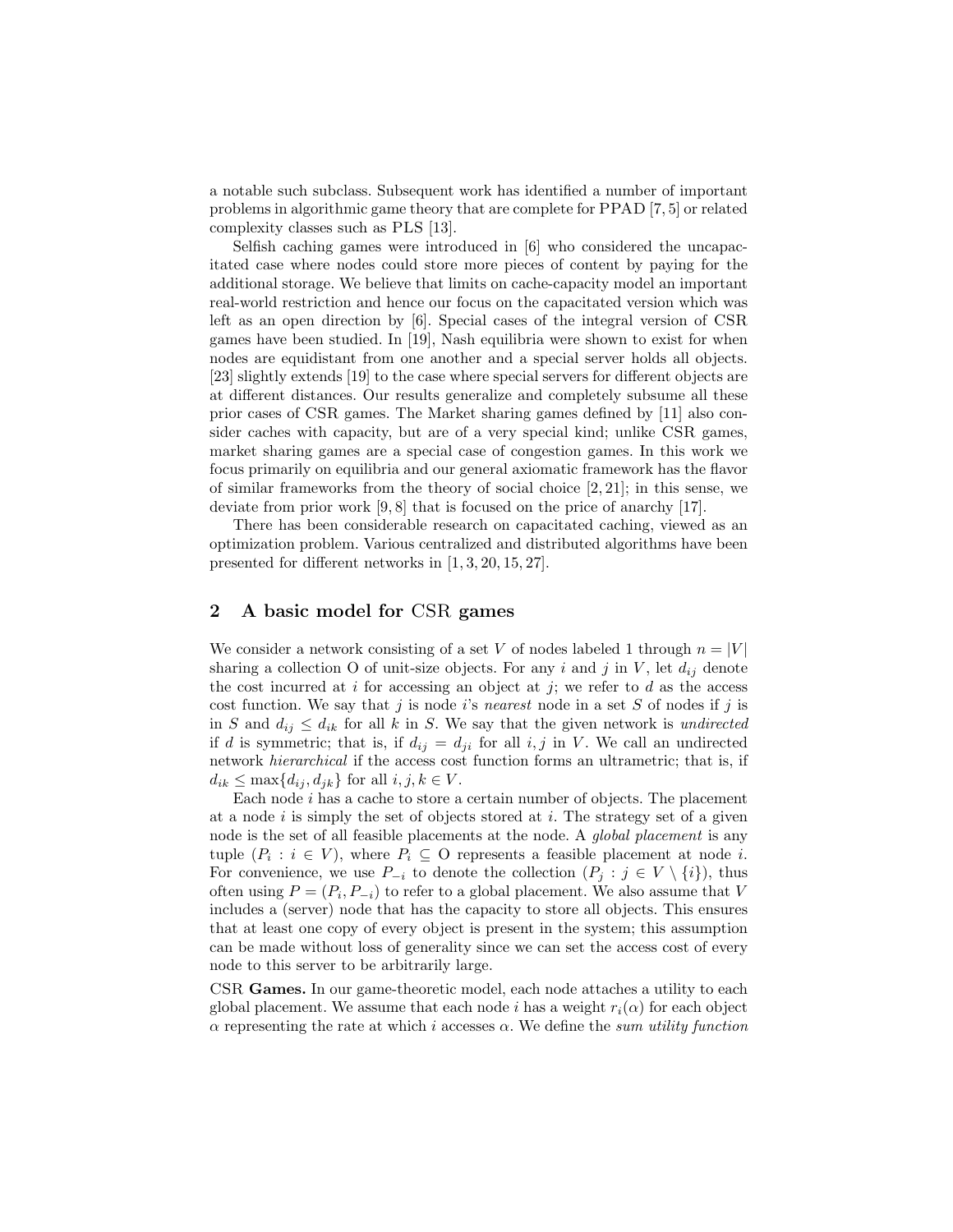$U_s(i)$  as follows:  $U_s(i)(P) = -\sum_{\alpha \in \mathcal{O}} r_i(\alpha) \cdot d_{i\sigma_i(P,\alpha)}$ , where  $\sigma_i(P,\alpha)$  is *i*'s nearest node holding  $\alpha$  in P.

A CSR game is a tuple  $(V, O, d, \{r_i\})$ . Our focus is on pure Nash equilibria (henceforth, simply equilibria) of the CSR games we define. An equilibrium for a CSR game instance is a global placement P such that for each  $i \in V$  there is no placement  $Q_i$  such that  $U_s(i)(P) > U_s(i)(Q)$ .

Unit cache capacity. In this paper, we assume that all objects are of identical size. Under this model, we can assume without loss of generality that each node's cache holds exactly one object (see [12]).

### 3 Hierarchical networks

In this section, we give a polynomial-time construction of equilibria for CSR games on hierarchical networks. Any hierarchical network can be represented by a tree  $T$  whose set of leaves is the node set  $V$  and every internal node  $v$  has a label  $\ell(v)$  such that (a) if v is an ancestor<sup>5</sup> of w in T, then  $\ell(v) \geq \ell(w)$ , and (b) for any i, j in V,  $d_{ij}$  is given by  $\ell(\text{lca}(i, j))$ , where  $\text{lca}(i, j)$  denotes the least common ancestor of nodes i and j  $[14, 15]$ .

Fictional players. In order to present our algorithm, we introduce the notion of a *fictional player*. For an object  $\alpha$ , a *fictional*  $\alpha$ -*player* is a new node that stores  $\alpha$  in any equilibrium; for any fictional  $\alpha$ -player  $\ell$ ,  $r_{\ell}(\alpha)$  is 1 and  $r_{\ell}(\beta)$ is 0 for any  $\beta \neq \alpha$ . Each fictional player is introduced as a leaf in the current hierarchy; the exact locations in the hierarchy are determined by our algorithm. The access cost function is naturally extended to the fictional players using the hierarchy and the labels of the internal nodes. In the following, we use "node" to refer to both the elements of  $V$  and fictional players.

A preference relation. The hierarchical network and the weights that nodes have for different objects induce, for each node i, a natural preorder  $\mathcal{Q}_i$  among elements of  $0 \times A_i$ , where  $A_i$  is the set of proper ancestors of i in T. Specifically, we define  $(\alpha, v) \rightrightarrows_i (\beta, w)$  whenever  $r_i(\alpha) \rightrightarrows (v) > r_i(\beta) \rightrightarrows (w)$ . We can now express the best response of any player directly in terms of these preference relations. We define  $\mu_i(P) = (\alpha, v)$  where  $P_i = {\alpha}$  and v is  $lca(i, \sigma_i(P_{-i}, \alpha))$ , where  $\sigma_i(P_{-i}, \alpha)$ denotes i's nearest node in the set of nodes holding  $\alpha$  in  $P_{-i}$ .

**Lemma 1.** A best response  $P_i$  of a node i for a placement  $P_{-i}$  of  $V \setminus \{i\}$  is  $\{\alpha\}$ where  $\alpha$  maximizes  $(\gamma, \text{lca}(i, \sigma_i(P_{-i}, \gamma)))$ , over all objects  $\gamma$ , according to  $\exists_i$ .

Proof.  $U_s(i)(P) = -\sum_{\gamma \neq \alpha} r_i(\gamma) \ell(\text{lca}(i, \sigma_i(P_{-i}, \gamma)))$ , for a given placement P with  $P_i = {\alpha}$ . This can be rewritten as  $-(\sum_{\gamma \in \mathcal{O}} r_i(\gamma) \ell (\text{lca}(i, \sigma_i(P_{-i}, \gamma)))) +$  $r_i(\alpha) \cdot \ell(\text{lca}(i, \sigma_i(P_{-i}, \alpha)))$ . Thus,  $\{\alpha\}$  is a best response to  $P_{-i}$  if and only if  $\alpha$ maximizes  $r_i(\gamma) \cdot \ell(\text{lca}(i, \sigma_i(P_{-i}, \gamma))$  over all objects  $\gamma$ . The desired claim follows from the definition of  $\mathcal{Q}_i$ .

 $^5$  We adopt the convention that each node is both descendant and ancestor of itself.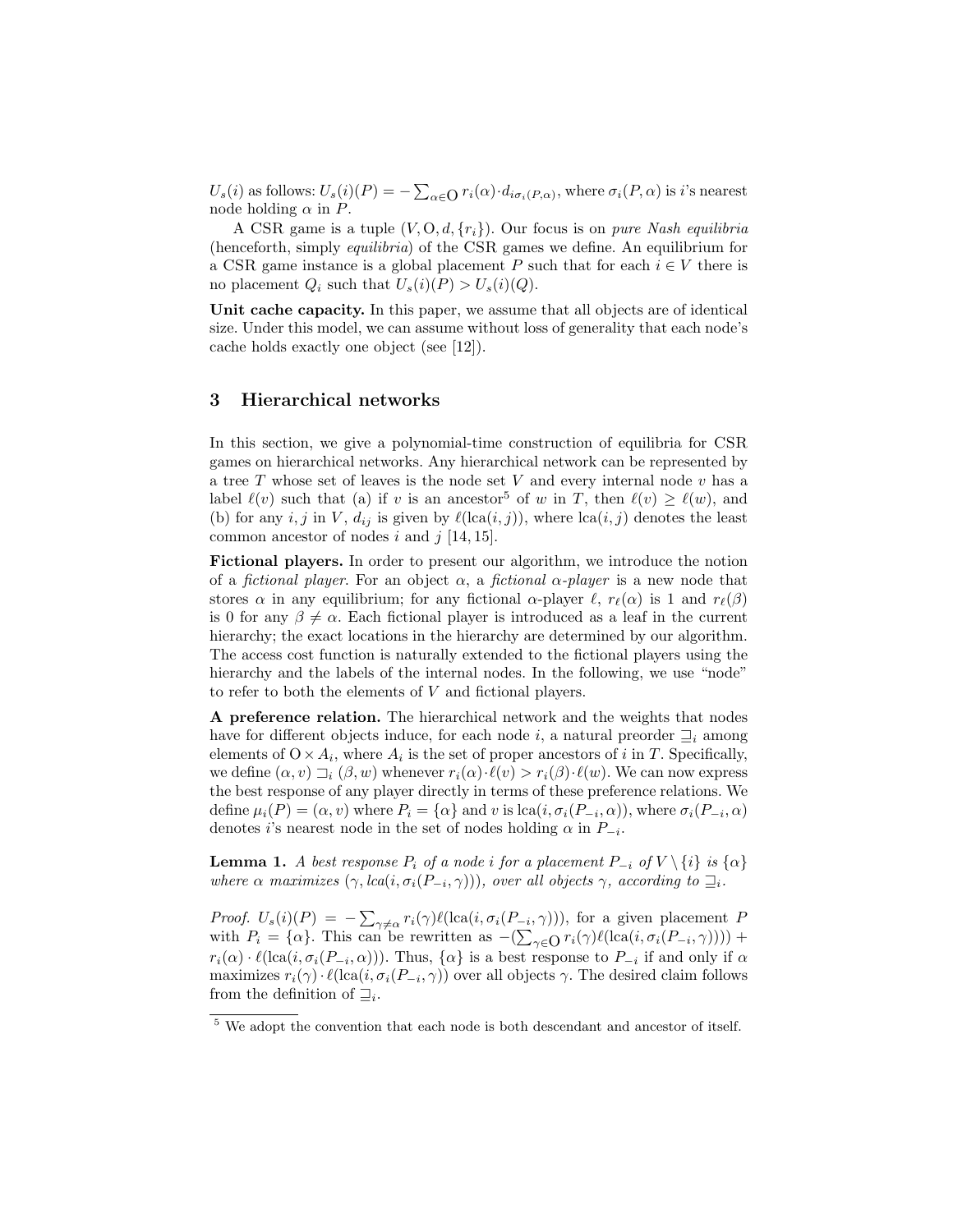The algorithm. We introduce several fictional players at the start of the algorithm. We maintain the invariant that the current global placement is an equilibrium in the current hierarchy. As the algorithm proceeds, the set of fictional players and their locations change as we remove existing fictional players or add new ones. On termination, there are no fictional players leaving us with a desired equilibrium. Let  $W_t$  and  $P<sup>t</sup>$  denote the set of fictional players and equilibrium, respectively, at the start of step  $t$  of the algorithm.

Initialization. We add, for each object  $\alpha$  and for each internal node v of T, a fictional  $\alpha$ -player as a leaf child of v; this constitutes the set  $W_0$ . The initial equilibrium  $P^0$  is defined as follows: for each fictional  $\alpha$ -player *i*, we have  $P_i^0 = {\alpha}$ ; each node *i* in *V* plays its best response. Clearly, each fictional player is in equilibrium, by definition. Furthermore, for every  $\alpha$ , every i in V has a sibling fictional  $\alpha$ -player. Thus, the best response of every i in V is independent of the placement of nodes in  $V \setminus \{i\}$ , implying that  $P^0$  is an equilibrium.

Step t of algorithm. Fix an equilibrium  $P<sup>t</sup>$  for the node set  $V \cup W_t$ . If  $W_t$ is empty, then we are done. Otherwise, select a node j in  $W_t$ . Let  $P_j^t = {\alpha}$ , and let  $\mu_j(P^t) = (\alpha, v)$ . Let S denote the set of all nodes  $i \in V$  such that  $(\alpha, v) \rightharpoonup_i \mu_i(P^t)$ . We now describe how to compute a new set of fictional players  $W_{t+1}$  and a new global placement  $P^{t+1}$  such that  $P^{t+1}$  is an equilibrium for  $V \cup W_{t+1}$ . We consider two cases.

- S is empty: Remove the fictional player j from  $W_t$  and the hierarchy, and leave the placement in the remaining nodes as before. Thus  $W_{t+1} = W_t - \{j\}$ and  $P^{t+1}$  is the same as  $P^t$  except that  $P_j^{t+1}$  is no longer defined.
- S is nonempty: Select a node i in S such that  $lca(i, j)$  is lowest among all nodes in S. Let  $P_i^t = \{\beta\}$ . We set  $P_i^{t+1} = \{\alpha\}$ , remove the fictional  $\alpha$ player j from  $W_t$ , and add a new fictional  $\beta$ -player  $\ell$  as a leaf sibling of i in T; i.e.,  $P_{\ell}^{t+1} = \{\beta\}$ . For every other node j, set  $P_j^{t+1} = P_j^t$ . Finally, set  $W_{t+1} = (W_t \cup \{k\}) \setminus \{j\}.$

**Lemma 2.** For step t of the algorithm, if  $P^t$  is an equilibrium for  $V \cup W_t$ , then the following statements hold.

- 1. For every node k in  $V \cup W_{t+1}$ ,  $P_k^{t+1}$  is a best response to  $P_{-k}^{t+1}$ .
- 2. For every node k in  $V \cup W_{t+1}$ ,  $\mu_k(P^{t+1}) \sqsupseteq_k \mu_k(P^t)$ .
- 3. We have  $|W_{t+1}| \leq |W_t|$ . Furthermore, either  $|W_{t+1}| < |W_t|$  or there exists a node *i* in *V* such that  $\mu_i(P^{t+1}) \rightrightarrows_i \mu_i(P^t)$ .

*Proof.* Let  $\alpha$ , v, S, i, and j be as defined in step t of the algorithm above (see illustration in  $[12]$ ). We first establish statements 1 and 2 of the lemma. Let k be any node in  $V \cup W_{t+1}$ . Consider first the case where  $lca(k, j)$  is an ancestor of  $v$  (i.e.,  $k$  is not in the subtree rooted at the child  $u$  of  $v$  that contains  $j$ ). For any object  $\gamma$ , we have  $\sigma_k(P_{-k}^{t+1}, \gamma) = \sigma_k(P_{-k}^t, \gamma)$  and  $P_k^{t+1} = P_k^t$ . It thus follows that  $\mu_k(P^{t+1}) = \mu_k(P^t)$ , implying statement 2 for k. Since  $P^t$  is in equilibrium, statement 1 also holds for k.

We next establish statements 1 and 2 for any node k where  $lca(k, j)$  is a proper descendant of v (i.e., k is in the subtree rooted at the child u of v that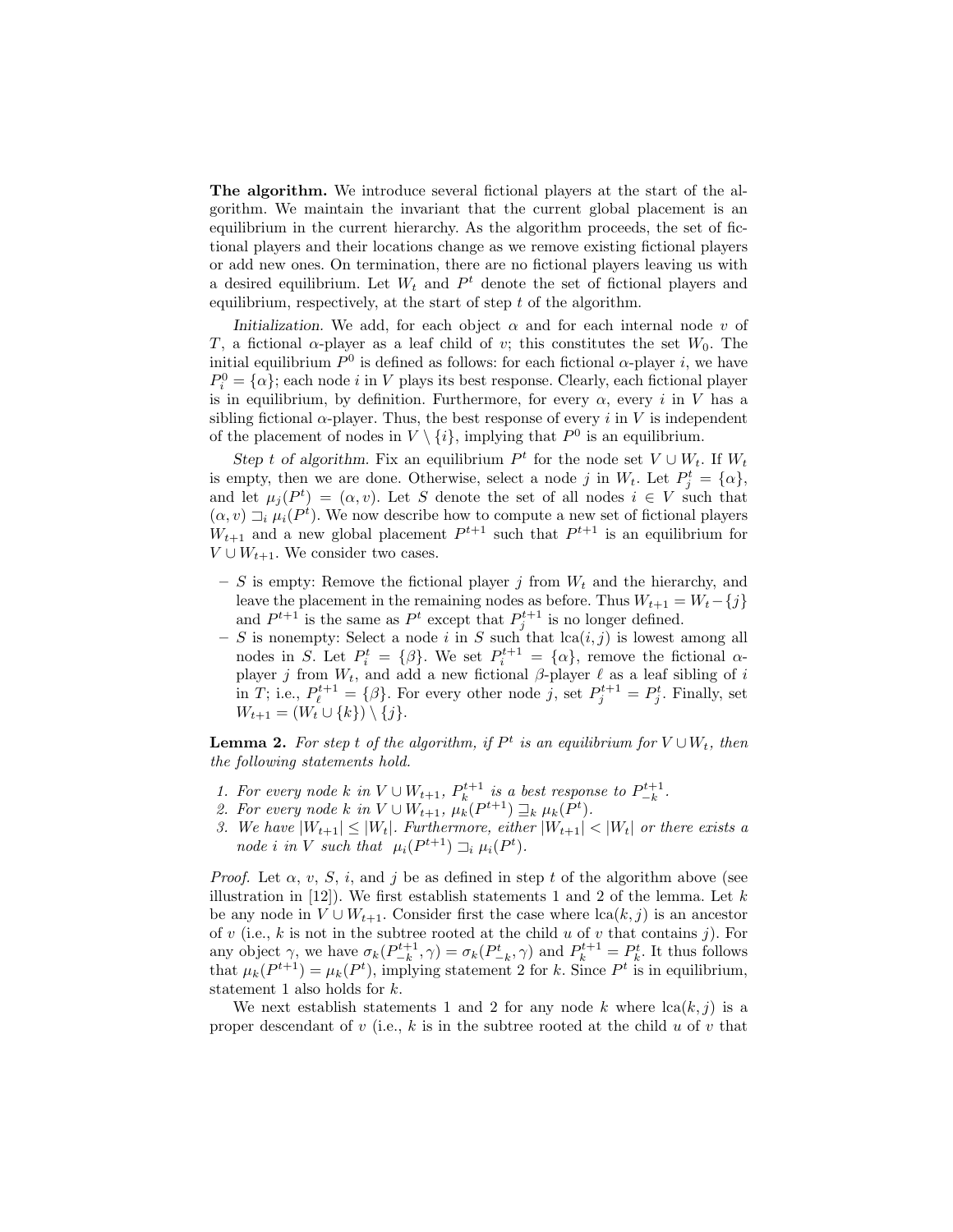contains  $j$ ). We consider two cases. The first case is where  $S$  is empty. In this case, the fictional  $\alpha$ -player j is removed; thus j is not in  $W_{t+1}$ . Furthermore, there is no copy of  $\alpha$  in the subtree rooted at u. Since no object other than  $\alpha$  is created or removed in this case, we have  $\sigma_k(P_{-k}^{t+1}, \gamma) = \sigma_k(P_{-k}^t, \gamma)$  for  $\gamma \neq \alpha$ . We also have  $lca(k, \sigma_k(P_{-k}^{t+1}, \alpha)) = v$  and  $\mu_k(P_{-k}^{t+1}) = \mu_k(P_t)$ , the latter establishing statement 2 for k. Since S is empty,  $\mu_k(P^t) \sqsupseteq_k (\alpha, v)$ . It follows from Lemma 1 and the fact that  $P_k^t$  is in equilibrium that  $P_k^{t+1}$  is a best response against  $P_{-k}^{t+1}$ , establishing statement 1 for  $k$ .

The second case is where  $S$  is not empty. Let  $i$  be as defined above, i.e.,  $i$ is a node in S such that  $lca(i, j)$  is lowest among all nodes in S. Let x denote lca $(i, j)$ . Let  $P_i^t$  be equal to  $\{\beta\}$ , where  $\beta \neq \alpha$ . By the algorithm, we have  $P_k^{t+1} = {\alpha}.$  Let  $k \neq i$  be a node in the subtree rooted at u. For any  $\gamma \neq \alpha$ ,  $\sigma_k^{\nu}(P_{-k}^{t+1}, \gamma) = \sigma_k(P_{-k}^{t+1}, \gamma)$ . Since  $P_k^{t+1} = P_k^t \neq {\alpha}$ , we have  $\mu_k(P^{t+1}) = \mu_k(P^t)$ , establishing statement 2 for k. For node i, we have  $\mu_i(P^{t+1}) = (\alpha, v) \sqsupseteq_i \mu_i(P^t)$ , establishing statement 2 for i.

It remains to establish statement 1 for any node  $k$  in the subtree rooted at u. We again separate into two cases. Let  $y$  be the child of x that is an ancestor of j. In the first case, we let k be in the subtree rooted at  $y$ . Then, by our choice of i, we have

$$
\mu_k(P^{t+1}) \sqsupseteq_k (\alpha, v) \sqsupseteq_k (\alpha, x) = (\alpha, \sigma_k(P_{-k}^{t+1}, \alpha)),
$$

which, by Lemma 1, implies that statement 1 holds for  $k$ . In the second case, let  $k$  be in the subtree rooted at  $u$  but not in the subtree rooted at  $y$ . Again,  $\sigma_k(P_{-k}^{t+1}, \gamma) = \sigma_k(P_{-k}^t, \gamma)$  for  $\gamma \neq \alpha$ . For  $\alpha$  we have

$$
(\alpha, \text{lca}(k, \sigma_k(P_{-k}^{t+1}, \alpha))) = (\alpha, \text{lca}(k, i)) \sqsupseteq_k (\alpha, x) \sqsupseteq_k \mu_k(P^t) = \mu_k(P^{t+1}),
$$

establishing statement 1 for k using Lemma 1.

We finally establish statement 3. The fact  $|W_{t+1}| \leq |W_t|$  is immediate from the definition of step t of the algorithm. When S is empty,  $|W_{t+1}| < |W_t|$  since a fictional player is deleted. When  $S$  is nonempty, we have shown above that  $\mu_i(P^{t+1}) \sqsupseteq_i \mu_i(P^t)$ , thus completing the proof for statement 3.

#### Theorem 1. Equilibria for hierarchical networks can be found in poly-time.

Proof. It is immediate from the definition of the algorithm and Lemma 2 that at termination, the algorithm returns a valid equilibrium. We now show that our algorithm terminates in polynomial time. Consider the potential given by the sum of  $|W_t|$  and the sum, over all i, of the position of  $\mu_i(P^t)$  in the preorder  $\mathcal{Q}_i$ . The term  $|W_0|$  is at most nm, where n is |V| (which is at least the number of internal nodes) and m is the number of objects. Furthermore, since  $|O \times I|$  is at most nm, the initial potential is at most  $nm + n^2m$ . By Lemma 2, the potential decreases by at least one in each step of the algorithm. Thus, the number of steps of the algorithm is at most  $nm + n^2m$ .

We now show that each step of the algorithm can be implemented in polynomial time. The initialization consists of adding the  $O(nm)$  fictional players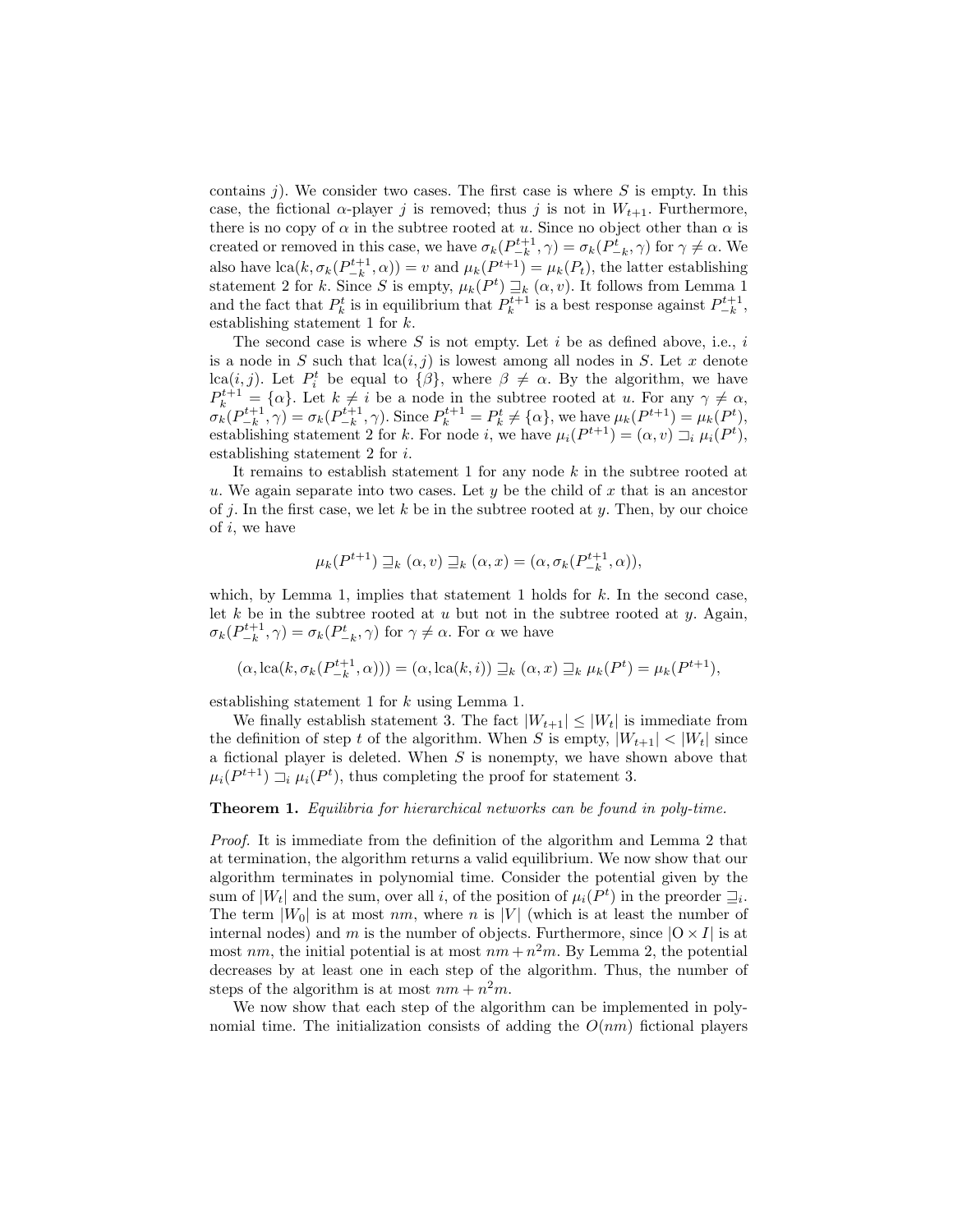and computing the best response for each node  $i$  in  $V$ ; the latter task involves, for each k in  $V$ , comparing at most m placements (one for each object). Each subsequent step of the algorithm involved the selection of a fictional player  $j$ , determination whether the set  $S$  is nonempty, and if so, computation of the node i, and then updating the placement. The only parts that need explanation are the computation of S and i; S is the set of all nodes  $k$  that are not in equilibrium when fictional player  $j$  is deleted. We compute  $S$  as follows: for each node  $k$  in V, if replacing the current object in their cache by  $\alpha$  yields a more preferable placement then add  $k$  to  $S$ . Thus,  $S$  can be computed in polynomial time. The node i is simply a node in S such that  $lca(i, j)$  is lowest among all nodes in S, and can be computed in polynomial time.

# 4 A general axiomatic framework for CSR games

We now present a new axiomatic framework which generalizes the result of Section 3 to a broad class of utility functions.

Node preference relations. We assume that each node  $i$  in  $V$  has a total preorder  $\geq_i$  among all the nodes in  $V^6$ ;  $\geq_i$  further satisfies  $i \geq_i j$  for all  $i, j \in V$ . We say that a node *i prefers j* over k if  $j \geq i$ , k, and call a node j most *i*-preferred in a set S of nodes if j is in S and  $j \geq i$  k for all k in S. We also use the notation  $j =i k$  whenever  $j \geq i k$  and  $k \geq i j$ , and  $j >i k$  whenever it is not the case that  $k \geq i$  j. Note that  $\gt_i$  is a strict weak order<sup>7</sup>, and for any i, j, and k, we have exactly one of these three relations holding:  $j >_i k$ ,  $k >_i j$ ,  $k =_i j$ . We also extend the notation  $\sigma_i(P, \alpha)$  and  $\sigma_i(P_{-i}, \alpha)$  denote a most *i*-preferred node holding  $\alpha$  in P and  $P_{-i}$ , respectively, breaking ties arbitrarily.

Utility preference relations. In our game-theoretic model, each node attaches a utility to each global placement. We present a general definition that allows us to consider a large class of utility functions simultaneously. (The notation  $\succ_i$ and  $\equiv_i$  over global placements are defined analogously.) We require that  $\succeq_i$ , for each  $i \in V$ , satisfies the following two basic conditions. [12] elaborates further on these conditions and their generality.

- **Monotonicity**: For any two global placements  $P$  and  $Q$ , if, for each object  $\alpha$  and each node q with  $\alpha \in Q_q$ , there exists a node p with  $\alpha \in P_p$  and  $p \geq_i q$ , then  $P \succeq_i Q$ .
- − **Consistency**: Let  $(P_i, P_{-i})$  and  $(Q_i, Q_{-i})$  denote two global placements such that for each object  $\alpha \in P_i \cup Q_i$ , if p (resp., q) is a most *i*-preferred node in  $V \setminus \{i\}$  holding  $\alpha$ , i.e.,  $\alpha \in P_p$  (resp.,  $\alpha \in Q_q$ ), then  $p =_i q$ . If  $(P_i, P_{-i}) \succ_i (Q_i, P_{-i}),$  then  $(P_i, Q_{-i}) \succeq_i (Q_i, Q_{-i}).$

 $6A$  total preorder is a binary relation that satisfies reflexivity, transitivity, and totality. Totality means that for any  $i, j, k$ , either  $j \geq_i k$  or  $k \geq_i j$ .

 $7 A$  strict weak order is a strict partial order  $>(a$  transitive relation that is irreflexive) in which the relation "neither  $a > b$  nor  $b > a$ " is transitive. Strict weak orders and total preorders are widely used in microeconomics.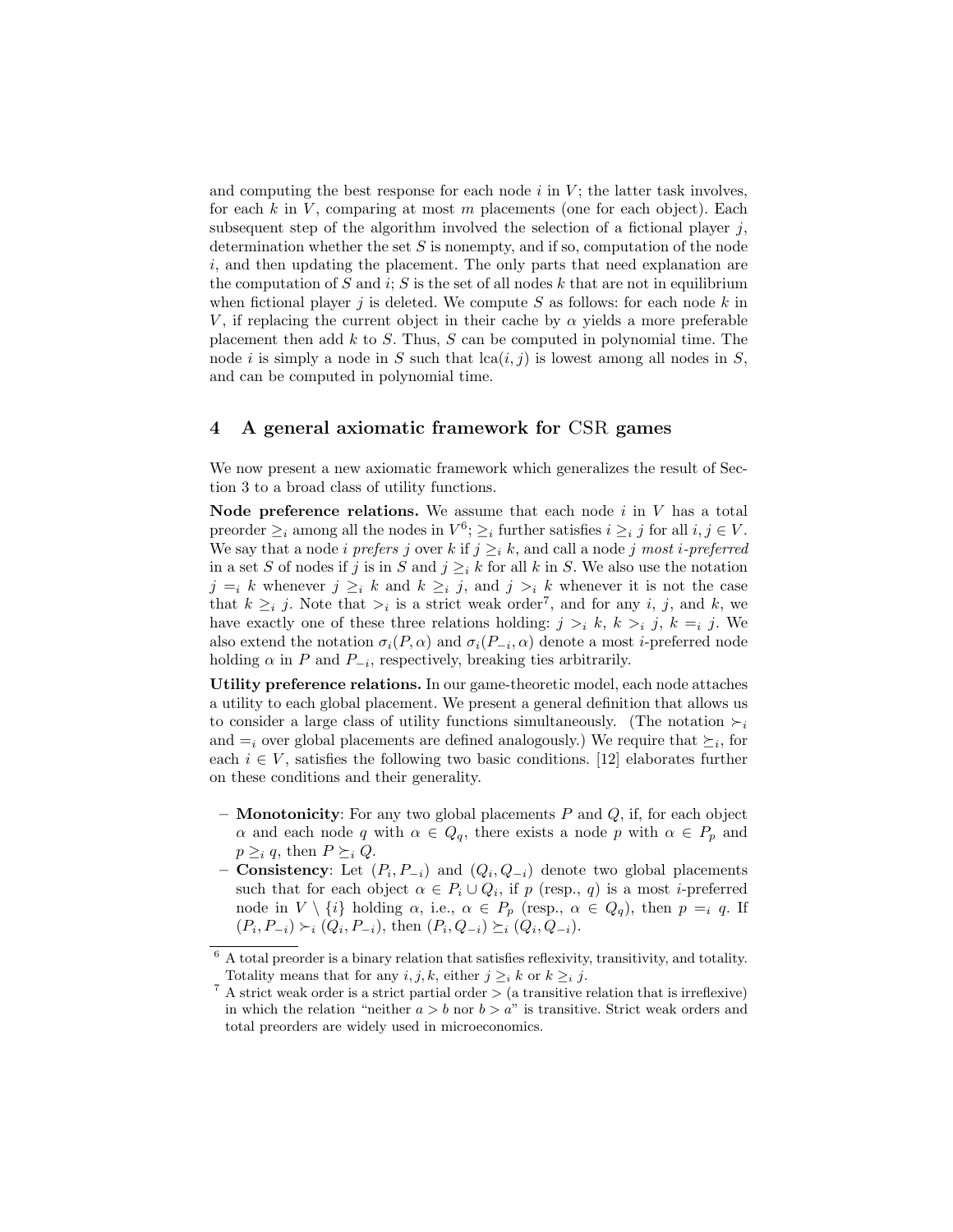Binary object preferences. One class of utility preference relations that we highlight is the ones based on binary object preferences. Suppose that each node i has a set  $S_i$  of objects in which it is equally interested, and it has no interest in the other objects. Let  $\tau_i(P)$  denote the  $|S_i|$ -length sequence consisting of the  $\sigma_i(P,\alpha)$ , for  $\alpha \in S_i$ , in nonincreasing order according to the relation  $\geq_i$ . Then, the consistency condition can be further strengthened to the following.

- **Binary Consistency:** For any placements  $P = (P_i, P_{-i})$  and  $Q = (Q_i, Q_{-i})$ with  $P_{-i} = Q_{-i}$ , we have  $P \succeq_i Q$  if and only if for  $1 \leq k \leq |S_i|$ , the kth component of  $\tau_i(P)$  is at least as *i*-preferred as the kth component of  $\tau_i(Q)$ .

CSR Games. In the general framework, a CSR game is a tuple  $(V, O, \{\geq_i\}, \{\succeq_i\})$ }). A (pure) Nash equilibrium for an CSR game instance is a global placement P such that for each  $i \in V$  there is no placement  $Q_i$  such that  $(Q_i, P_{-i}) \succ_i$  $(P_i, P_{-i})$ . We argue in [12] that the unit cache capacity assumption of Section 2 continues to hold without loss of generality.

For our complexity results, we need to give the specification for a given game instance. The set  $V$  is specified, together with node cache capacities, and  $O$  is an enumerated list of object names. The node preference relation  $\geq_i$  is specified succinctly by a set of at most  $\binom{n}{2}$  bits, for each i. The utility preference relation  $\geq_i$ , however, is over a potentially exponential number of placements (in terms of  $n, m$ , and cache sizes). For our complexity results, we assume that the utility preference relations are specified by an efficient algorithm – which we call the utility preference oracle – that takes as input a node  $i$ , and two global placements P and Q, and returns whether  $P \succeq_i Q$ . For the sum, max, and  $L_p$ -norm utilities, the utility preference oracle simply computes the relevant utility function. For binary object preferences, the binary consistency condition yields an oracle that is polynomial in number of nodes, objects, and cache sizes.

### 5 Existence of equilibria in the general framework

In this section, we show that equilibria exist for several CSR games under the axiomatic framework of Section 4. We first extend our result for sum utilities on hierarchical networks to the general framework. We next show that CSR games for undirected networks and binary object preferences are potential games. Finally, for the case of two objects, we give a polynomial-time construction of equilibria for CSR games for undirected networks. All proofs are deferred to [12]. Hierarchical networks. We show that the polynomial time algorithm of Section 3 extends to the axiomatic framework we have introduced. In the general framework, a hierarchical network can be represented as a tree T whose set of leaves is the node set V and the node preference relation  $\geq_i$  given by:  $j \geq_i k$  if  $lca(i, j)$  is a descendant of lca $(i, k)$ . Our algorithm of Section 3 and its analysis are completely determined by the structure of the hierarchical network and the pair-preference relations  $\Box_i$  defined for each node i; the latter were defined for the sum utility function. In order to extend our analysis to the general framework, it suffices to derive a new pair preference relation satisfying Lemma 1,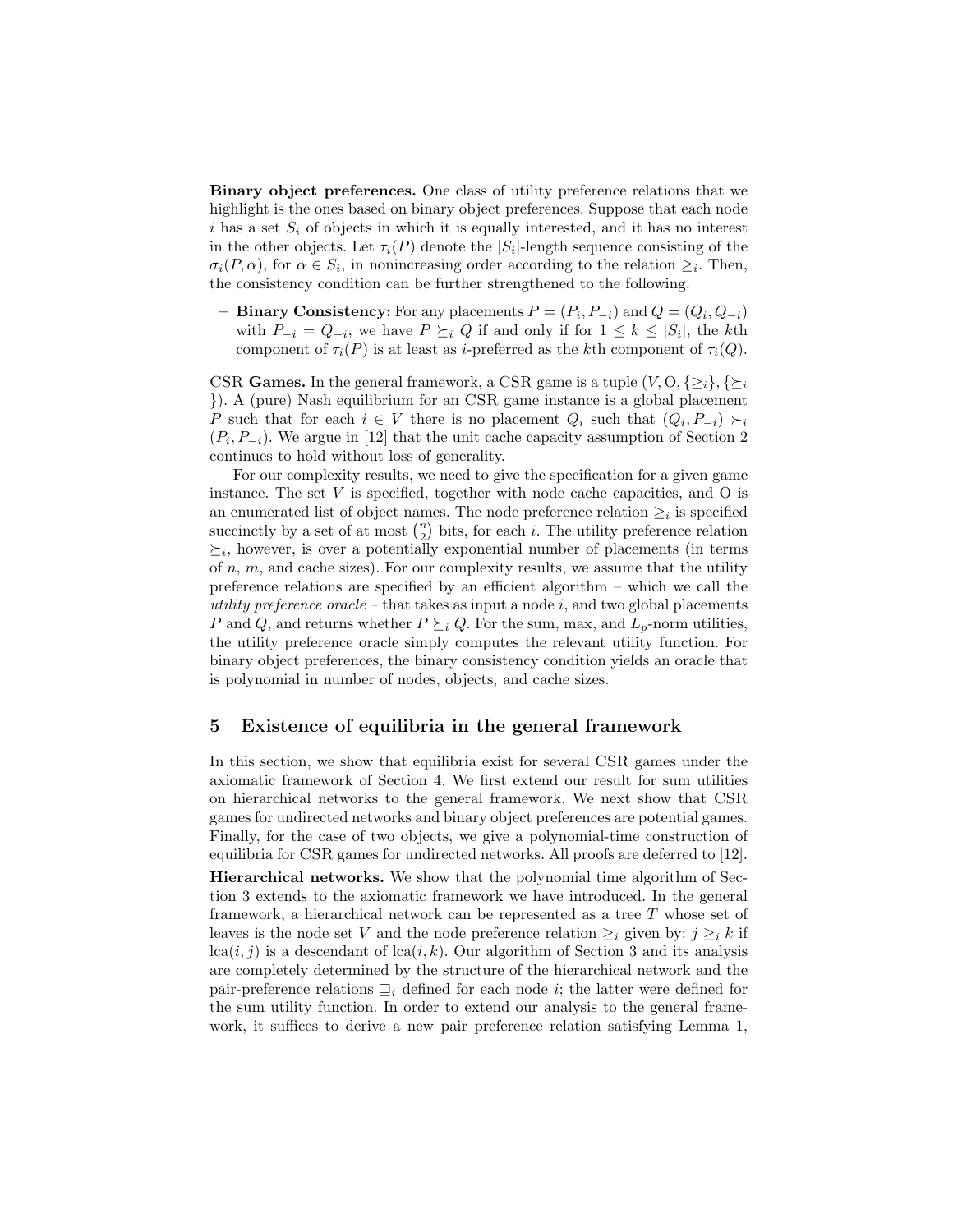which we now present for arbitrary utility preference relations satisfying the monotonicity and consistency properties.

Given any utility preference relation  $\geq_i$  that satisfies the monotonicity and consistency conditions, we define a strict weak order  $\Box_i$  on  $O \times A_i$ , where  $A_i$  is the set of proper ancestors of  $i$  in  $T$ .

- 1. For each object  $\alpha$ , node i, and proper ancestors v and w of i, we have  $(\alpha, v) \sqsupset_i (\alpha, w)$  whenever v is a proper ancestor of w.
- 2. For objects  $\alpha, \beta$  and nodes  $i, j, k$  with  $\alpha \neq \beta, j, k \neq i$ , let P be the set of global placements P such that  $j$  (resp., k) is a most *i*-preferred node in  $V \setminus \{i\}$ holding  $\alpha$  (resp.,  $\beta$ ) in  $P_{-i}$ . If there exist global placements  $P = (\{\alpha\}, P_{-i})$ and  $Q = (\{\beta\}, P_{-i})$  in  $P$  with  $P \succ_i Q$ , then  $(\alpha, \text{lca}(i, j)) \sqsupset_i (\beta, \text{lca}(i, k)).$

In [12], we elaborate on the above definition, show that  $\Box_i$  is a well-defined strict weak order and also establish Lemma 1. The remainder of the analysis for hierarchical networks (Lemma 2 and Theorem 1) follows as before.

Undirected networks with binary object preferences. Let  $d$  be a symmetric cost function for an undirected network over the node set  $V$ . Recall that for binary object preferences, we are given, for each node i a set  $S_i$  of objects in which  $i$  is equally interested. Our proof of existence of equilibria is via a potential function argument. Given a placement P, let  $\Phi_i(P) = d_{ij}$ , where j is the most *i*-preferred node in  $V - \{i\}$  holding the object in  $P_i$ . We introduce the potential function  $\Phi: \Phi(P) = (\Phi_0, \Phi_{i_1}(P), \Phi_{i_2}(P), \ldots, \Phi_{i_n}(P)),$  where  $\Phi_0$  is the number of nodes i such that  $P_i \subseteq S_i$ , and  $\Phi_{i_j}(P) \leq \Phi_{i_{j+1}}(P)$ ,  $\forall j$ , where  $V = \{i_1, i_2, \ldots, i_n\}$ . In [12], we prove that  $\Phi$  is an increasing potential function: after any better response step,  $\Phi$  increases in lexicographical order.

Undirected networks with two objects. We give a polynomial-time algorithm for computing an equilibrium in any undirected network with two objects. Our algorithm uses the fictional player technique introduced in Section 3. It starts by introducing fictional players serving both the objects in the network at zero cost from each node. In each subsequent step, we move the fictional players progressively "further" away, ensuring that each instant, we have an equilibrium. Finally, when the fictional players are at least preferred cost from all the nodes, they can be removed yielding an equilibrium for the original network.

# 6 Non-Existence of equilibria in CSR games and the associated decision problem

In this section, we show that the classes of games studied in Section 5 are essentially the only games where equilibria are guaranteed to exist, and study the complexity of the associated decision problem. All proofs are deferred to [12].

Theorem 2. It is NP-hard to determine whether an CSR intance has an equilibrium even if one of these three restrictions hold: (a) number of objects is two; (b) object preferences are binary and number of objects is three; (c) network is undirected and number of objects is three.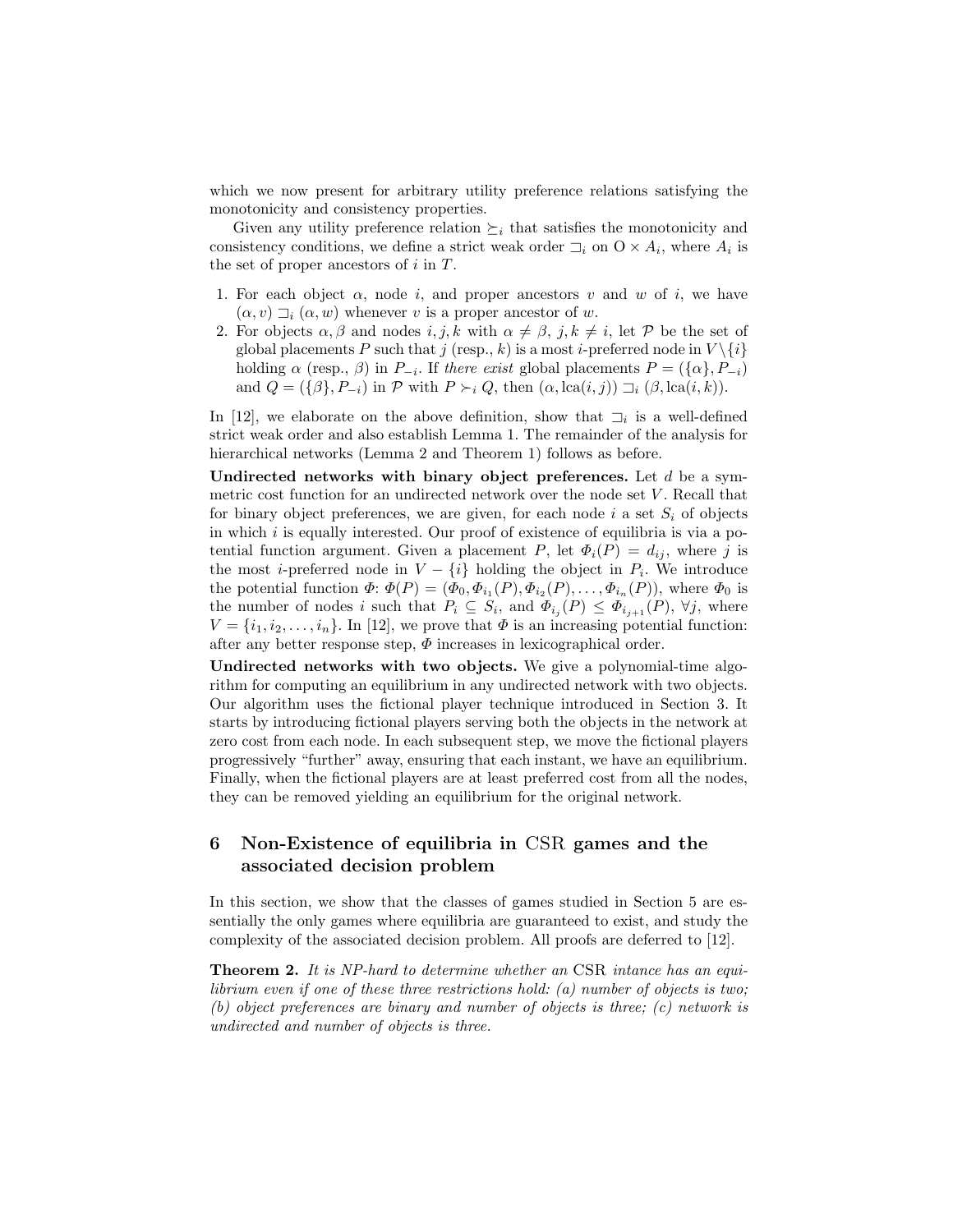The proof is by a reduction from 3SAT [10]. Each reduction uses a gadget which has an equilibrium iff a specified node holds a certain object. Several copies of these gadgets are then put together to capture the given 3SAT formula.

Consider the problem 2BIN: does a given CSR instance with two objects and binary preferences possess an equilibrium? We prove that 2BIN is polynomialtime equivalent to EVEN-CYCLE [28]: does a given digraph contain an even cycle? Despite intensive efforts, EVEN-CYCLE was open until [24] provided a tour de force polynomial-time algorithm. Our result, thus, places 2BIN in P.

Theorem 3. EVEN-CYCLE is polynomial-time equivalent to 2BIN.

### 7 Concluding remarks

In this paper we have defined a capacitated replication game framework in networks, where the cache capacity of each node is bounded and all objects are of uniform size. We have shown that a pure Nash equilibrium can be computed for every hierarchical network, using a new notion of fictional players. In general, we have almost completely characterized the complexity of CSR games: For what classes of games do equilibria exist? Can we determine efficiently whether they exist? When they do exist, can we efficiently find them? One complexity question that is still open is the case of undirected networks with binary preferences. We conjecture that finding equilbria in such games (which we prove are potential games) is PLS-hard. In general, we would like to study the convergence of the best response process for the cases of games where equilibria exist.

In the full paper [12], we also consider a fractional version of CSR games, where each node is allowed to store fractions of objects. In our framework, which can be implemented using erasure codes (e.g., see Digital Fountain [4, 25]), a node can satisfy an object access request by retrieving any set of fractions of the object as long as these fractions sum to at least one. We have shown that finding an equilibrium of a fractional CSR game is complete for PPAD.

Finally, we note that our model assumes that the sets of nodes, objects, and preference relations are all static. We believe our results will be meaningful for environments where these sets change infrequently. Developing better models for addressing more dynamic scenarios is an important practical research direction.

## References

- 1. E. Angel, E. Bampis, G. G. Pollatos, and V. Zissimopoulos. Optimal data placement on networks with constant number of clients. CoRR, abs/1004.4420, 2010.
- 2. K. Arrow. Social Choice and Individual Values. Yale University Press, 1951.
- 3. I. D. Baev, R. Rajaraman, and C. Swamy. Approximation algorithms for data placement problems. SIAM J. Comput., 38(4):1411–1429, 2008.
- 4. J. W. Byers, M. Luby, M. Mitzenmacher, and A. Rege. A digital fountain approach to reliable distribution of bulk data. In SIGCOMM '98, pages 56–67, 1998.
- 5. X. Chen, X. Deng, and S.-H. Teng. Settling the complexity of computing two-player Nash equilibria. Journal of the ACM (JACM), 56(3), 2009.